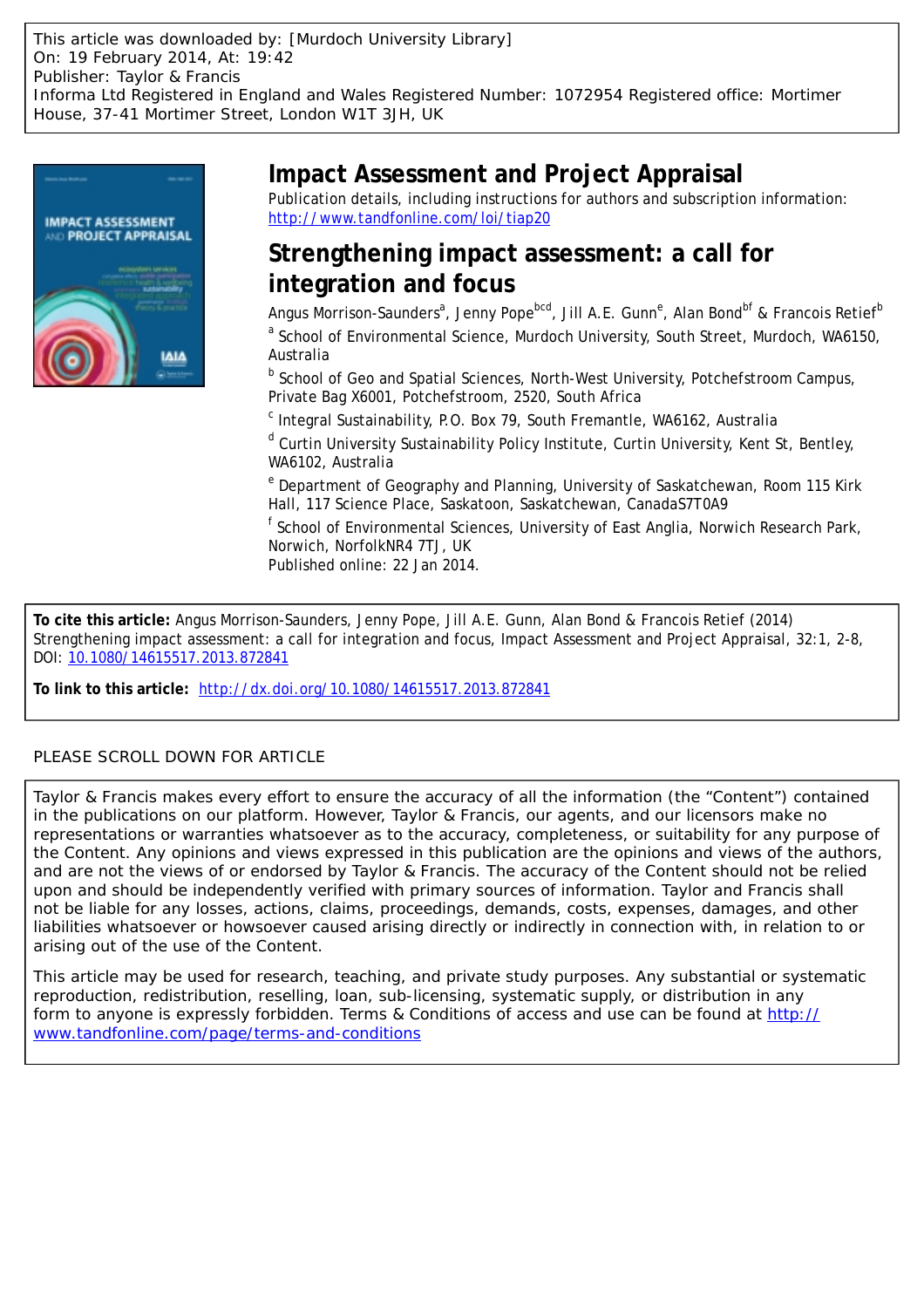

## Strengthening impact assessment: a call for integration and focus

Angus Morrison-Saunders<sup>[a,b,c](#page-1-0)\*</sup>, J[e](#page-1-2)nny Pope<sup>b,c,d1</sup>, Jill A.E. Gunn<sup>e[2](#page-6-1)</sup>, Alan Bond<sup>[b,f](#page-1-0)[3](#page-6-2)</sup> and Francois Retief<sup>[b](#page-1-0)[4](#page-6-3)</sup>

<span id="page-1-2"></span><span id="page-1-0"></span><sup>a</sup>School of Environmental Science, Murdoch University, South Street, Murdoch, WA 6150, Australia; <sup>b</sup>School of Geo and Spatial Sciences, North-West University, Potchefstroom Campus, Private Bag X6001, Potchefstroom 2520, South Africa; <sup>c</sup>Integral Sustainability, P.O. Box 79, South Fremantle, WA 6162, Australia; <sup>d</sup>Curtin University Sustainability Policy Institute, Curtin University, Kent St, Bentley, WA 6102, Australia; <sup>e</sup>Department of Geography and Planning, University of Saskatchewan, Room 115 Kirk Hall, 117 Science Place, Saskatoon, Saskatchewan, Canada S7T0A9, <sup>f</sup>School of Environmental Sciences, University of East Anglia, Norwich Research Park, Norwich, Norfolk NR4 7TJ, UK

(Received 30 August 2013; accepted 3 December 2013)

We suggest that the impact assessment community has lost its way based on our observation that impact assessment is under attack because of a perceived lack of efficiency. Specifically, we contend that the proliferation of different impact assessment types creates separate silos of expertise and feeds arguments for not only a lack of efficiency but also a lack of effectiveness of the process through excessive specialisation and a lack of interdisciplinary practice. We propose that the solution is a return to the basics of impact assessment with a call for increased integration around the goal of sustainable development and focus through better scoping. We rehearse and rebut counter arguments covering silo-based expertise, advocacy, democracy, sustainability understanding and communication. We call on the impact assessment community to rise to the challenge of increasing integration and focus, and to engage in the debate about the means of strengthening impact assessment.

Keywords: integration; focus; scoping; inter-disciplinarity; silo-based expertise; proliferation

### 1. Introduction

At a time of economic obsession and recession in many countries around the world, we suggest that introspection about the future of impact assessment is warranted. The recent special issue of Impact Assessment and Project Appraisal (March 2012) devoted to the state of the art of impact assessment highlighted that the current global recession appears to be a significant threat to practice (Bond & Pope [2012](#page-6-4)). Governments are cutting back on impact assessment, as Gibson's [\(2012](#page-7-0)) account of changes to federal impact assessment processes in Canada attests, whilst in Australia the provocatively negative phrasing of 'cutting green tape' (Middle et al. [2013\)](#page-7-1) is used to rationalise attacks on long-standing impact assessment processes. In the face of these very real external threats to the only truly international instrument for sustainable development (Morgan [2012](#page-7-2)), we believe that it is time for the impact assessment community to unite in a campaign to restore faith in the profession.

<span id="page-1-1"></span>Our thesis in this paper is that the proliferation of impact assessment types that has emerged over the past several decades has generated diversity at the expense of demonstrated value; is creating silos and confusion amongst regulators, stakeholders and even impact assessment practitioners; and is potentially resulting in the core principles and foundations of impact assessment being undermined, or at least ignored. We argue that the impact assessment community should adopt a strategy of integration and focus within impact assessment practice, not to lose the richness of perspectives that now prevail, nor to suggest that impact assessment is or should become in any way standardised, but to align our practices and

focus our efforts on what matters. And what we believe matters are achieving progress towards sustainable development. Our views are based on personal reflection derived from our professional experiences in the countries and continents in which we work, and we support our case with examples or evidence drawn from the published literature wherever possible.

Before articulating what we believe is needed with respect to integration and focus, we return briefly to the basics of impact assessment which provide the foundation for our later points. We then discuss the problems we see with the excessive proliferation of impact assessment types, and why we believe this is making impact assessment vulnerable to cut backs in the name of 'streamlining' and 'efficiency'. We then offer an alternative approach to streamlining impact assessment, which aims for effectiveness as well as efficiency and is driven by the impact assessment community rather than by external forces. Integration and focus are at the heart of our argument. Finally, we present and rebut some potential counter-arguments to our views before inviting critical responses to our thesis in the conclusion section.

#### 2. Going back to basics: what is impact assessment all about?

At its heart, impact assessment is an unpretentious tool: fundamentally, it generates information about the potential effects of a development to allow decision-makers to 'think before (they) act' (Morrison-Saunders [2011](#page-7-3), p. 2). Much has been written on the fundamentals of impact assessment – as all types of impact assessment share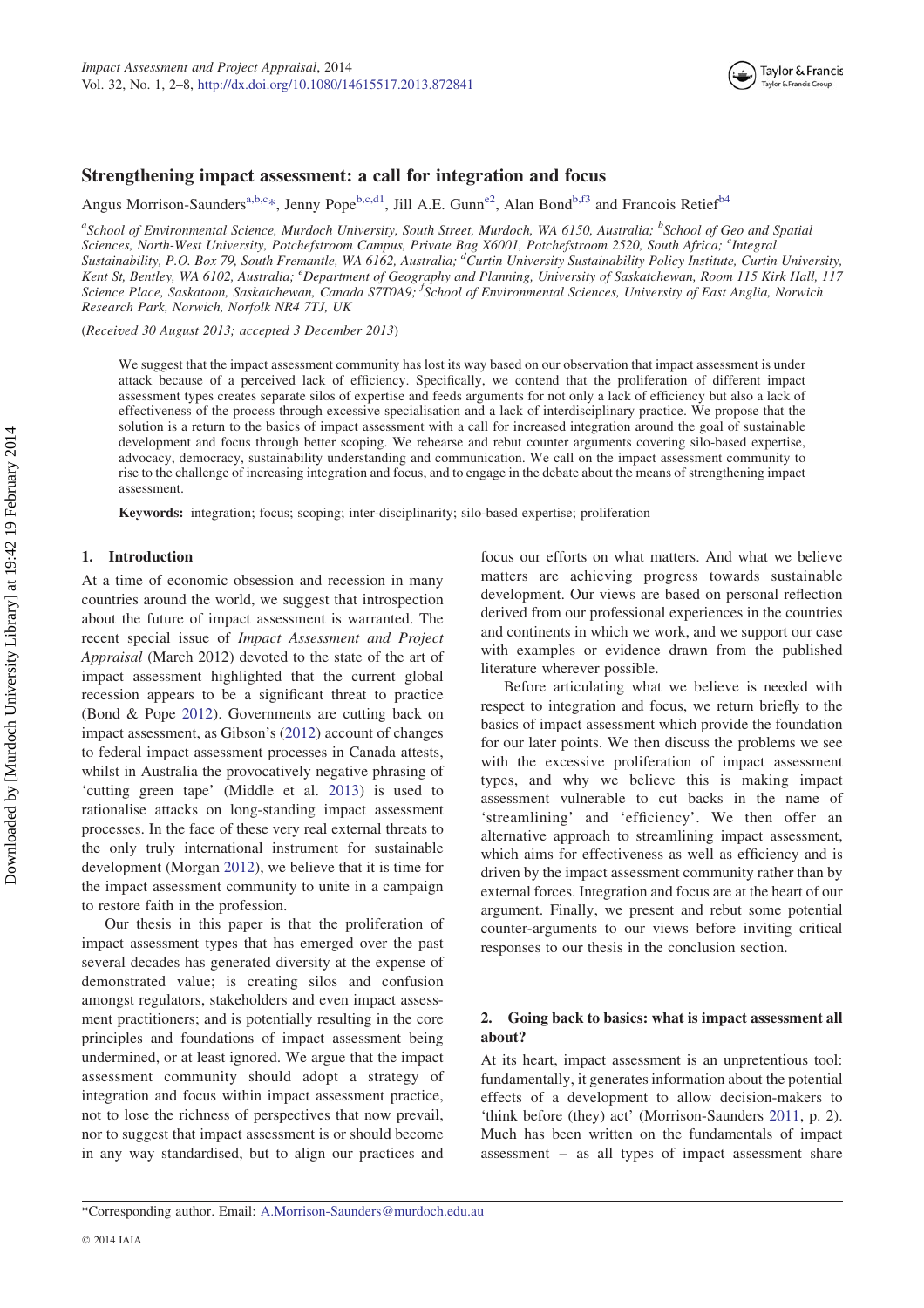## Analytical strategic environmental assessment Biodiversity impact assessment Climate change impact assessment Community based environmental assessment Cultural (heritage) impact assessment Cumulative effects assessment Cumulative effects and management Cumulative impact analysis Disaster risk assessment Ecological impact assessment Economic assessment Ecosystem services assessment Environmental assessment Environmental impact assessment Environmental, social and health impact assessment Equity impact assessment Gender impact assessment Health equity impact assessment Health impact assessment Human rights impact assessment Impact assessment Indigenous impact assessment Integrated assessment Integrated environmental assessment Integrated impact assessment Language impact assessment Metabolic impact assessment Participatory impact assessment Policy assessment Policy appraisal Post-disaster impact assessment Poverty and social impact assessment Regional environmental assessment Regional strategic environmental assessment Regulatory impact assessment Risk assessment Sectoral impact assessment Social impact assessment Strategic environmental assessment Sustainability appraisal Sustainability assessment Technology impact assessment Territorial impact assessment Tourism impact assessment Vulnerability assessment Water impact assessment

Box 1. A proliferation of impact assessment types

common purpose and principles – with perhaps the most conveniently accessible materials being provided by the International Association for Impact Assessment (IAIA) ([http://www.iaia.org/publications-resources/downloadabl](http://www.iaia.org/publications-resources/downloadable-publications.aspx) [e-publications.aspx](http://www.iaia.org/publications-resources/downloadable-publications.aspx)).

From these, we find two key sources to suffice to establish the fundamentals of impact assessment. First, we return to the origins of impact assessment and specifically to s.102(2) of the National Environmental Policy Act (NEPA) 1969 (Senate and House of Representatives of the USA [1969](#page-7-4)), the world's first impact assessment legislation, which stated that all agencies of the federal government shall:

(A) utilize a systematic, interdisciplinary approach which will insure the integrated use of the natural and social sciences and the environmental design arts in planning and decision-making which may have an impact on man's environment ... and

(B) include in every recommendation or report on proposals for legislation and other major Federal actions significantly affecting the quality of the human environment, a detailed statement by the responsible official on-

- (i) The environmental impact of the proposed action.
- (ii) Any adverse environmental effects which cannot be avoided should the proposal be implemented.
- (iii) Alternatives to the proposed action.
- (iv) The relationship between local short-term uses of man's [sic ] environment and the maintenance and enhancement of long-term productivity, and
- (v) Any irreversible and irretrievable commitments of resources which would be involved in the proposed action should it be implemented.

Our second source is the IAIA Principles of Environmental Impact Assessment Best Practice (IAIA & IEA [1999](#page-7-5)), which establish that impact assessment should be: purposive, rigorous, practical, relevant, cost-effective, efficient, focused, adaptive, participative, interdisciplinary, credible, integrated, transparent and systematic. These principles are clearly interrelated; for example an impact assessment process that is rigorous and systematic is more likely to be credible, whilst a focused and efficient process is more likely to also be cost-effective. In view of these core and common principles, we contend that the field of impact assessment is much more homogeneous than the proliferation of different types would suggest. We contend that the impact assessment community should regroup around these fundamentals, to deliver integrated efforts based on focused scoping, whether in the context of a project, or a higher-order policy, plan and programme.

Before exploring these concepts in more detail and proposing what we believe needs to be done, we first address the problems with proliferation of impact assessment types.

### 3. Problems with proliferation of impact assessment types

In the 44 years of impact assessment practice since NEPA came into force, there has been a proliferation of distinct (and not so distinct) types of impact assessment which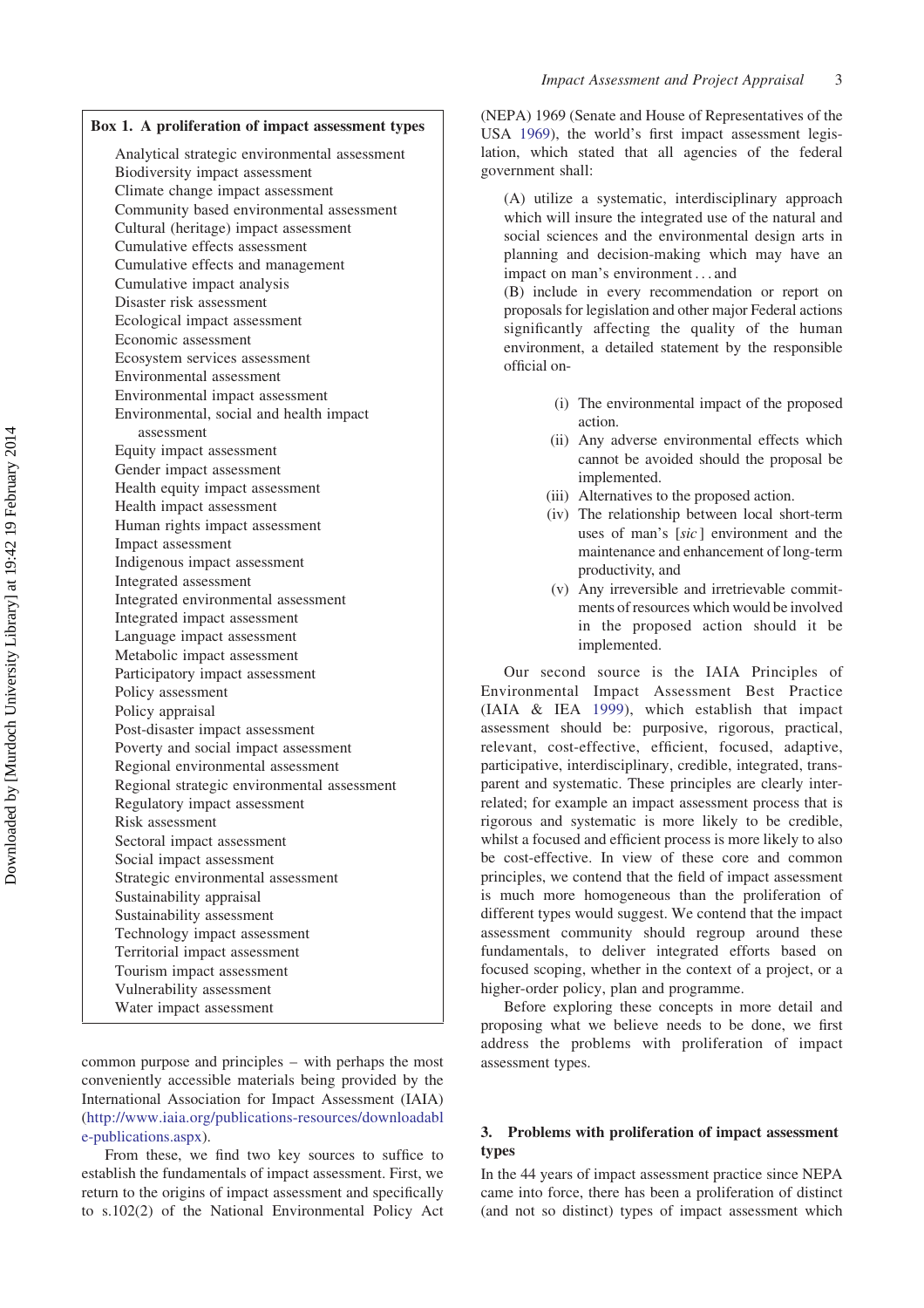Pope et al. [\(2013\)](#page-7-6) suggest has now reached epic proportions. Box 1 presents over 40 different specialist types of impact assessment that we have been able to readily identify in the literature or have been discussed at recent IAIA conferences. They represent evolution of impact assessment in various broad ways such as an increased focus on specific issues (e.g. social impact assessment, health impact assessment and health equity impact assessment); expansion in many jurisdictions from a project focus to strategic and regulatory decision-making (e.g. strategic environmental assessment (SEA), policy assessment and regulatory impact assessment); application to increasing number of specific decision contexts (e.g. post-disaster impact assessment); and reflecting specific analytical approaches (e.g. ecosystem services assessment). There are likely to be many more we have overlooked, or perhaps which have been defined by prospective advocates but which have never subsequently entered the mainstream. The list does not include the range of methods or tools that might be utilised in any given impact assessment process that also makes use of the term 'assessment' or similar in its name such as: cost – benefit analysis, life cycle assessment or multi-criteria assessment (see Canter [1996](#page-7-7) for a list of some of these).

It is clear from the sections of NEPA discussed previously that NEPA always took a broad, holistic perspective on what the scope of an impact assessment process should be, a point reiterated more recently with respect to SEA (e.g. Bina [2007;](#page-6-5) Wallington et al. [2007\)](#page-7-8) or sustainable development (Bond et al. [2010](#page-7-9)). There was originally apparently no need for multiple impact assessment types to cover the ground, so what happened? Whilst there is no clear answer to this rhetorical question, it is clear that the impact assessment community has collectively worked hard to incorporate a wide range of disciplines into impact assessment to reflect the full range of the sustainable development agenda. We can also hypothesise that the hierarchical division of impact assessment has arisen despite the lack of any such distinction being made in NEPA, potentially because of the different governance arrangements that exist at different tiers of decision-making; for example EIA is typically conducted by developers, SEA by local governments, policy assessments by national governments and so on. This particular division is now reflected in legislation around the world, the European Union being one example, where separate Directives exist for EIA and SEA. Canada is another example, where EIA legislation and SEA guidance were formally separated in the mid-1990s and remain so today. Furthermore, we suggest that in our efforts to incorporate, we have lost sight of the fact that our practices are firmly based in the same foundations.

Sheate ([2009,](#page-7-10) p. 1) offers another perspective suggesting that perhaps the impact assessment community is more inclined to invent new tools rather than to modify existing ones for reasons that have little to do with effectiveness or efficacy:

issues as the 'The Tool-Users Dilemma' – whether to use a particular tool as originally designed; whether to adapt it; whether to connect it with other tools, techniques or approaches; or whether to develop a new tool (van der Vorst et al. [1999](#page-7-11)). Often the latter is seen as far more attractive (one can give it a new name and try to claim some credit for it!), but all too often new tools are just reworkings of existing tools and the coining of a fancy new name.

So, what does this proliferation mean for impact assessment, beyond a bewildering choice of concurrent sessions from which to choose at the annual conference? Fundamentally, there is a clear tension, or even conflict, between increasing specialisation and the advancement of sustainable development, the assumed goal of impact assessment (e.g. Sheate [2009\)](#page-7-10), which calls for integration above all else (Gibson et al. [2005](#page-7-12)). Sustainability is a passion and a direction the impact assessment community seems to share and that many believe serves as a beacon to nextgeneration impact assessment practice (Gibson & Hanna [2009](#page-7-13); Bond et al. [2012](#page-6-6)). However, increasing specialisation is a dangerous road to choose in the face of this stated goal. The proliferation of specialist practices has made it increasingly difficult to assimilate and integrate the evidence in a single decision-making process in a way that is meaningful to decision-makers and which speaks of sustainable development. As Sheate ([2009](#page-7-10), p. 3–4) noted in his account of 17 assessment processes and tools:

Each discipline and tool also has its own extensive literature and it is unreasonable to expect individuals to be fully abreast of the literatures of diverse tools and disciplines. Even where experts are co-located in interdisciplinary departments or centres the pressure of publication and other research performance metrics makes such interdisciplinary work far less advantageous for individual career progression. Too often this same disjunction is also found in professional practice, policy making and consultancy.

In other words, a key problem with proliferation is that the impact assessment community is dividing itself into ever-smaller slices, with associated risks of isolationism and confusion not only on the part of regulators but also amongst the impact assessment community itself (Fuggle [2005;](#page-7-14) Retief [2010\)](#page-7-15). The establishment and entrenchment of silos serve to emphasise how we differ and not what we have in common. It is of course relatively easy to become a specialist and to conduct detailed and lengthy studies in just one area of expertise. It is far more challenging to integrate with other disciplines, to present a view of the world that is holistic and focused, and as the quote from Sheate ([2009\)](#page-7-10) attests, there is less professional incentive to do so. This means that opportunities for inter-disciplinarity are being lost. In an impact assessment context, the result of so much specialisation is a proliferation of separate studies provided to decision-makers; multiple assessments leading to duplication of effort and inefficiency in conducting assessments; lack of integration and lack of focus, to name just a few (e.g. Glasson et al. [2012;](#page-7-16) McCarthy [2012](#page-7-17)).

These outcomes not only fail to promote sustainable development but also succeed in frustrating those who

One can characterise the debate about what are the most appropriate tools for delivering particular sustainability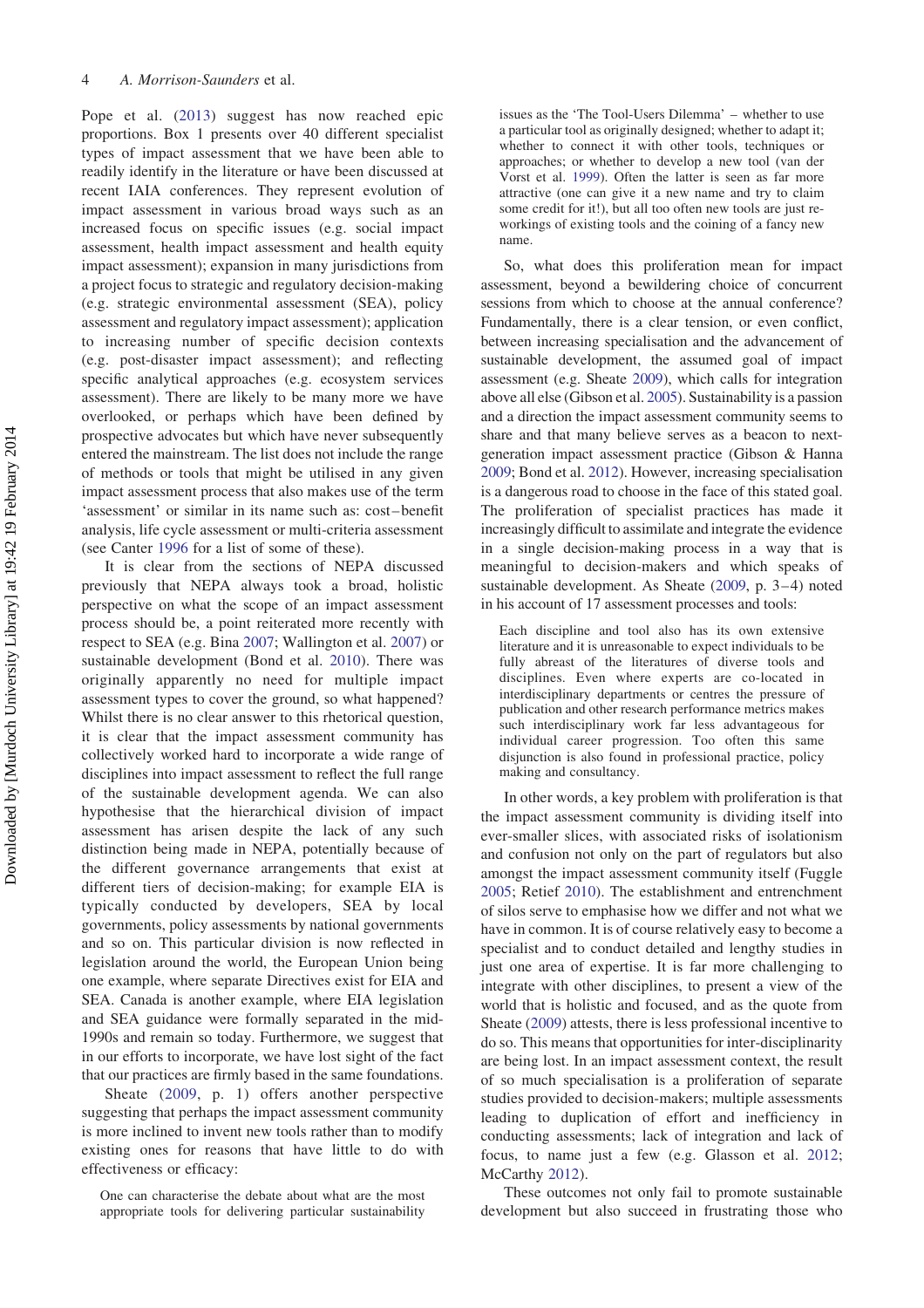seek to engage with impact assessment, including community members and other stakeholders, and of course the regulators and proponents for and by whom these documents are usually written. Stakeholders are complaining that they do not have the time or resources to read, assimilate and prepare submissions on impact assessment reports (Cashmore et al. [2007](#page-7-18)), so that an important source of critical input to the process is minimised or lost altogether. Human psychology is such that in the face of complexity, simplified decision-making and problem resolution strategies are favoured (e.g. Retief et al. [2013\)](#page-7-19). It is therefore not surprising to us that governments would seek to cut back on impact assessment processes in the face of the bewildering and unnecessary complexity of impact assessment that we, as the impact assessment community, have promulgated.

Fortunately, there are signs that the danger of proliferation of impact assessment types has been recognised, as annual IAIA conferences now regularly include sessions exploring the links between different fields of specialisation,<sup>[5](#page-6-7)</sup> as well as sessions dealing with the so-called 'fundamentals of impact assessment' such as significance, screening, scoping and alternatives that are common to all. However, the need to address the problem of proliferation has become pressing as governments are showing signs of interest in and, in some cases are actively pursuing, streamlining of regulatory impact assessment processes (Morgan [2012](#page-7-2)). This is a genuine threat to practice (Bond & Pope [2012](#page-6-4); Bond et al. [2014\)](#page-6-8), since these streamlining efforts tend to focus on efficiency (as perceived by developers) rather than effectiveness (of protecting the environment and promoting sustainable development). Some examples of measures taken include: adopting highly restrictive screening practices in Canada (e.g. Gibson [2012\)](#page-7-0), restricting the time frames within which public participation should occur in impact assessment in South Africa, removing public participation opportunities from sustainability appraisal in England and removal of the opportunity for people to appeal the level of assessment decision in Western Australia (Bond et al. [2014;](#page-6-8) Middle et al. [2013\)](#page-7-1). We believe that these changes are for the worse and that they undermine the core principles of impact assessment that we presented earlier. In response we suggest it is time for practitioners to unite and advance effective approaches to impact assessment which are integrated and focused on what is really important in each decision. We discuss each of these aspects below.

#### 4. Towards integration and focus

Somewhat ironically, given that the perception that a focus on the goal of sustainable development may have contributed to the splintering of the profession in the first place, it seems to us that the solution to the problem is to take an integrated approach which requires an emphasis in particular during the scoping stage to determine which of the plethora of sustainability issues that could be considered in each case really matter (Kennedy & Ross [1992\)](#page-7-20). The need for better integration is neatly encapsulated in the words of Morgan ([2012](#page-7-2), p. 7) who argues that:

The broader challenge for the (IA) community ... will be to ensure all forms of impact assessment contribute to the effective assessment of proposals, based on wellunderstood principles shared across the field of impact assessment, and conducted in an integrated and complementary way.

By integration, we mean that the various dimensions of sustainable development should be addressed in impact assessment in a way that acknowledges the linkages and inter-relationships between them. We believe that this is best achieved through an inter-disciplinary approach in which the specialists involved work closely together, informing each other's work and developing a holistic collective understanding of the potential impacts of the proposal with respect to sustainable development goals. But this can only be effective if based upon a focused scoping process, which commences with the goal of sustainable development and then identifies which specific sustainability issues warrant further exploration in any given context, and therefore which specialists should be involved. This is what we mean by focus.

Glasson et al. ([2012,](#page-7-16) p. 17) make the point that effective scoping is essential in any assessment to determine the appropriate focus of effort across a range of sustainability considerations. They present a cube to conceptualise the environment in three dimensions: components (physical and socio-economic), time (from now into the future for 30 or more years) and spatial scale (local, regional, national and global). When discussing the contribution of impact assessment to sustainable development, Hacking and Guthrie ([2008\)](#page-7-21) also employ a cubic diagram with each of the three dimensions according to: comprehensiveness of the coverage (i.e. ranging from biophysical environment only through to all sustainable development themes and thereby corresponding to the 'components' of Glasson et al. [2012](#page-7-16)), strategicness of the focus and scope (i.e. which can be interpreted in terms of both spatial and temporal scales, thereby simultaneously encapsulating the remaining two faces of the Glasson et al. [2012](#page-7-16) cube) and integratedness of the techniques and themes (i.e. which relates principally to the manner in which impact assessment is carried out, ranging from separate studies for different fields of impact assessment to aligned/connected approaches or through to combined/ compared approaches). Arguably then, the Hacking and Guthrie ([2008\)](#page-7-21) conceptualisation is also predominately a matter of scoping.

The scoping issues raised by Glasson et al. ([2012](#page-7-16)) and Hacking and Guthrie ([2008](#page-7-21)) alike mesh directly with the foundational conceptualisation of impact assessment in section 102(2) of NEPA presented previously, namely that:

- . 'quality of the human environment' and 'natural and social sciences' embraces a comprehensive coverage;
- . 'legislation and other major federal actions' embraces any type of human activity (e.g. whether strategic or project-based);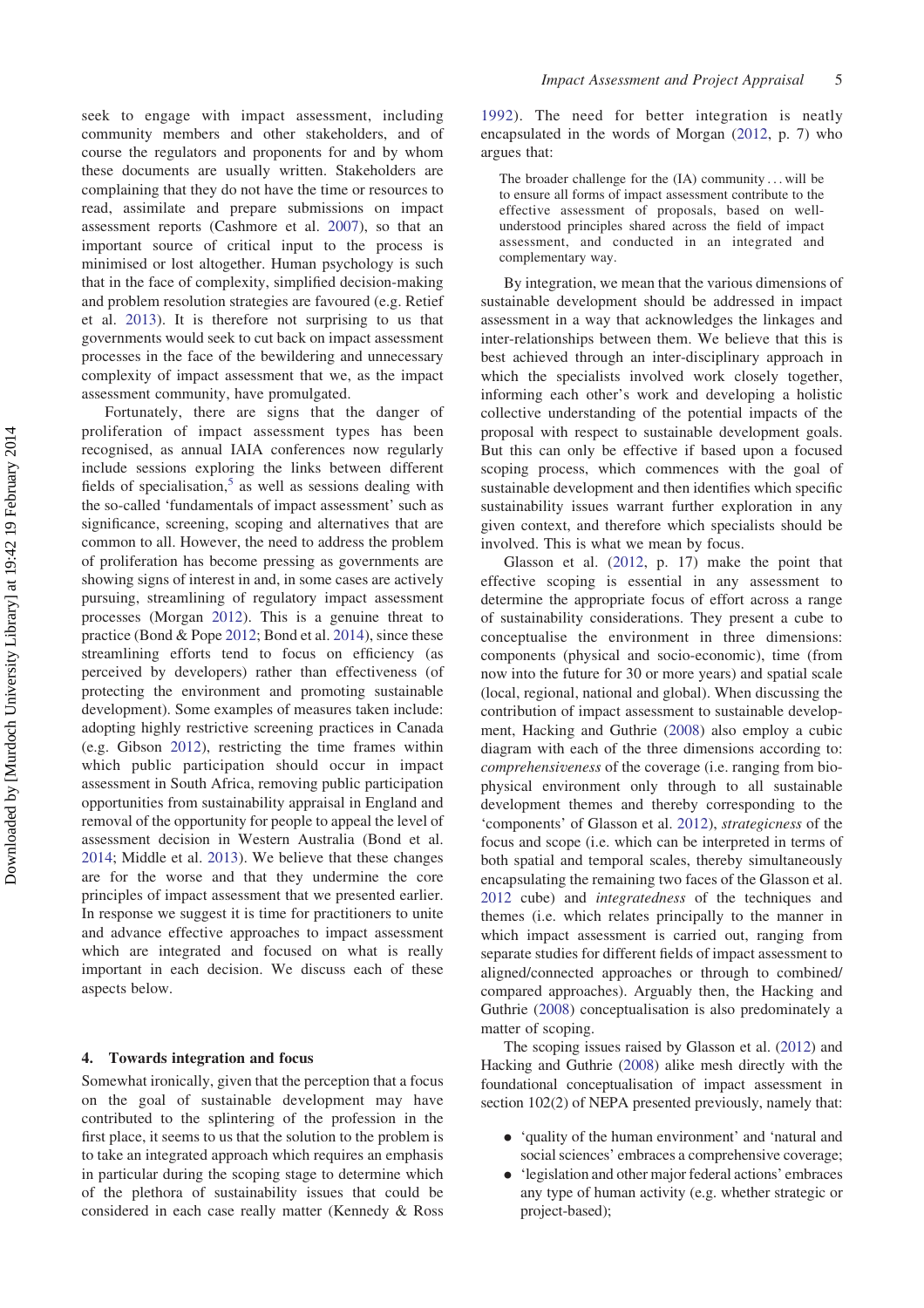- . 'local short-term' and 'long-term productivity' account for all potential spatial and temporal scales; and finally
- . 'interdisciplinary approach' and 'integrated use' encourage an integrated approach to impact assessment.

We are therefore arguing for a return to the integrated and focused approach originally called for in NEPA, which eliminates superfluous complexity; speaks in a unified voice to sustainable development and reflects good impact assessment practice that is purposive, rigorous, practical, relevant, cost-effective, efficient, focused, adaptive, participative, interdisciplinary, credible, integrated, transparent and systematic (IAIA & IEA [1999](#page-7-5)).

### 5. Counter-arguments to the defence of impact assessment silos and specialisation

The arguments presented thus far in the paper are made to present a particular case and could be perceived as imbalanced. Many counter-arguments exist to the call for integration and focus, and we provide some of the more obvious ones here, along with some acknowledgement of their merit. For each of these, we present our case that integration and focus still have benefits, but we welcome additional counter-arguments, or indeed additional arguments, to stimulate further discussion directed at strengthening impact assessment.

One of the key criticisms directed at impact assessment is that certain components may be relatively poorly addressed in comparison with others; such criticism probably began with Glasson and Heaney's [\(1993](#page-7-22)) arguments that socio-economic impacts were 'the poor relations in UK environmental statements', which led to later studies identifying little improvement (e.g. Chadwick [2002\)](#page-7-23). Similar arguments have been made over the consideration of cultural heritage impacts (e.g. Bond et al. [2004\)](#page-6-9), health impacts (e.g. BMA [1998](#page-7-24)), ecological impacts (e.g. Thompson et al. [1997;](#page-7-25) Wegner et al. [2005](#page-7-26)) and so on. In fact, given specific sectoral expertise, it seems easy to identify shortfalls in the necessarily brief chapters of an environmental impact statement covering any particular component. We will collectively term these arguments 'silo-based expertise'.

Another well-rehearsed argument stems around the role of impact assessment, which we will term 'advocacy' arguments. A particular issue raised by one of the authors of this paper is the fact that the historical roots of environmental impact assessment lie in the need for environmental advocacy to counter the (usually socio-economic) arguments in favour of development (Morrison-Saunders & Fischer [2006](#page-7-27)). The issue is that integrated assessments are then trading off socioeconomic gains against environmental losses before the decision-makers view the application details which are likely to emphasise the same economic gains again. The implication is that specialist forms of impact assessment are needed to ensure that certain issues receive due consideration in decision-making.

In a similar vein, 'sustainability understanding' arguments stem from the normative nature of 'sustainable development' and/or 'sustainability' (Bond & Morrison-Saunders [2011](#page-6-10)). Bond et al. [\(2010](#page-7-9)) identified that environmental impact assessment team members had differing notions of the meaning of sustainability and that, even in cases where the agreed goal of environmental impact assessment was sustainable development rather than environmental advocacy, this led to a weak sustainability interpretation predominating (see Cabeza Gutés [1996\)](#page-7-28), whereby socio-economic gains at the expense of environmental losses are deemed acceptable. The implication is that unity and simplification may preclude adopting a 'strong' sustainability approach in impact assessment, through which mutually reinforcing gains are sought for all sustainability goals.

Rozema et al. ([2012\)](#page-7-29) review debates surrounding democracy and science and, whilst acknowledging a move towards more participatory democracy, comment that representative democracy still prevails in most states; this is the basis of 'democracy' arguments. Where there is greater integration of issues in all-encompassing assessments, trade-offs become embedded in the assessment, thereby removing such decisions from the domain of the elected representatives who have the political mandate to make such decisions on behalf of affected populations. An example where the normal democratic process was bypassed occurred in the United Kingdom when the Government introduced the Planning Act in 2008 (United Kingdom Parliament 2008) in order to reform the decision-making process for major infrastructure projects (Owens & Anwar [2011](#page-7-30)). This removed primarily energyrelated projects from local control to central decisionmaking by an Infrastructure Planning Commission that was appointed rather than elected, leading to complaints and a revision of the decision-making process to include elected representatives through enactment of the Localism Act 2011 (Marshall [2013\)](#page-7-31).

Finally, we highlight arguments on the practical difficulties of 'communication' across disciplines. Bond et al. [\(2010](#page-7-9)) argue that the interdisciplinary work required for true integration is often misunderstood as multidisciplinary. In the latter case, teams are composed of experts from different disciplines who do not understand each other's terminology or working practices, and the team is therefore ill equipped to integrate their collective knowledge and understanding. One of the authors observes this is often the case in Canadian panel reviews of controversial projects, whereby multiple experts provide silo-based expertise about the predicted impacts of a project, yet this expertise is rarely integrated in a way that adds value or offers wisdom to the panel of reviewers rather than simply information. Some examples exist of attempts to use interdisciplinary approaches, for example in an English sustainability appraisal (e.g. Bond et al. [2011\)](#page-6-11), although these are resource intensive and may be considered impracticable by those funding assessments. So, whilst the implication is that unity and simplification cannot work in the absence of true interdisciplinarity, making this happen remains a challenge.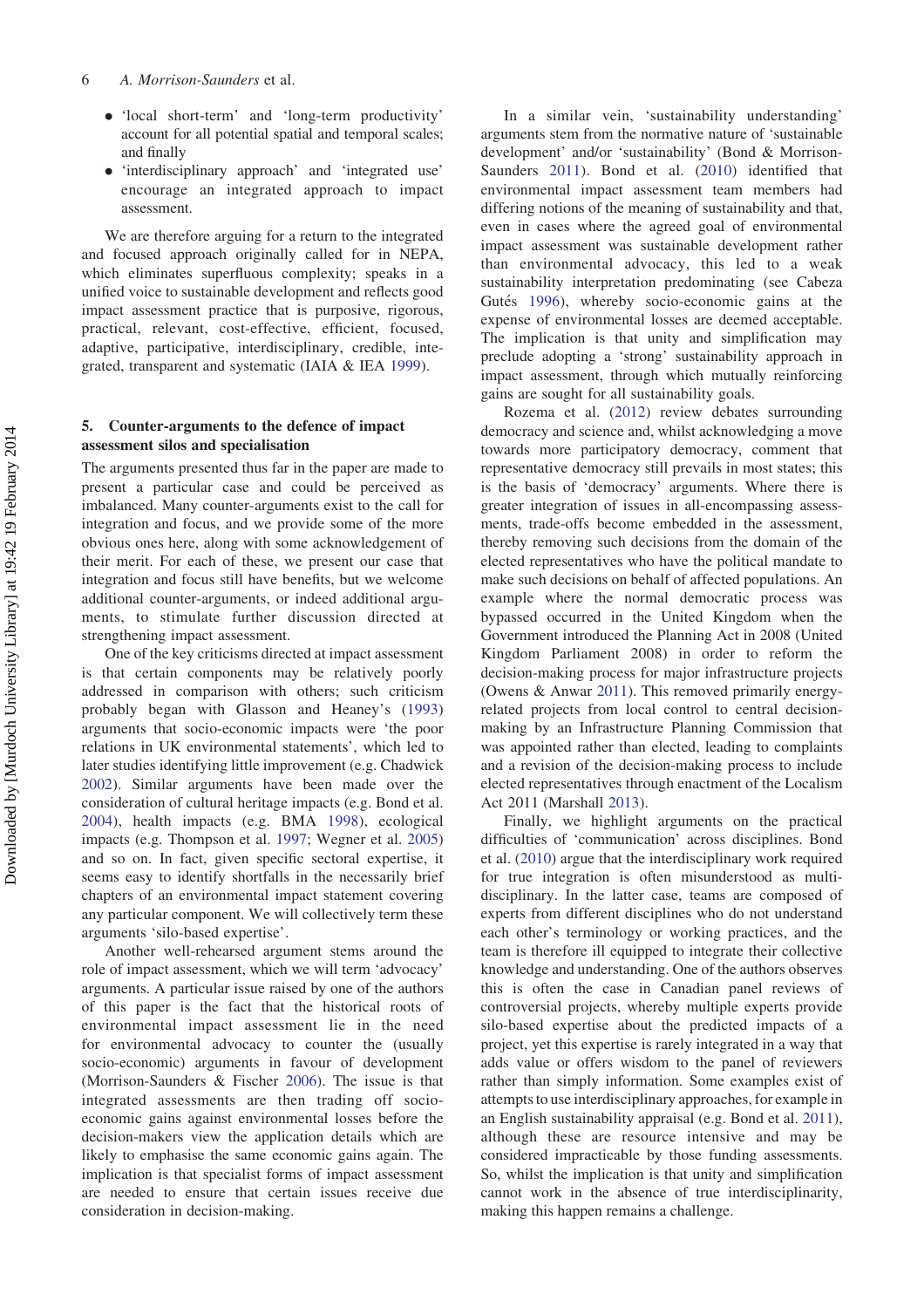Our counter to all these arguments reflects the call for a return to basics, supported by focused scoping. 'Silo-based expertise' is inevitable, but our argument remains that good scoping will determine the appropriate expertise to involve, and which expertise is superfluous for a particular assessment. We acknowledge that it may take some courage to stand up to the tendency to 'scope in' more than is really necessary in any given impact assessment. The 'advocacy' arguments reflect the inevitable changes that take place in the political landscape, and we would argue that impact assessment has to be flexible enough to adapt to these. The key is to understand the particular context, and to agree at the outset what the goal of the assessment is so that such arguments do not arise later in the process. Such agreement is of course a core task in the initial scoping phase. The same solution can be applied to the 'sustainability understanding arguments' – these are inevitable, and any impact assessment process has to be clear on what the interpretation of sustainability is from the outset. As such, transparency is a key principle that needs to be actively and explicitly embraced in individual assessments, not just something that is assumed to be present via, for example, making impact assessment reports publicly available.

Democracy arguments have been around since the early days of impact assessment and mirror some of the debate surrounding the relative merits of qualitative versus quantitative methods whereby there was some concern that quantitative approaches weakened the role of elected decision-makers (e.g. Bisset [1978\)](#page-6-12). Our response would be that it is appropriate for teams of experts to alter design to improve the sustainability of a proposed development before decision-makers become involved. It is still a democratic decision as to whether a proposal, or which alternative proposal, should go ahead. The 'communication' argument we recognise to be a real issue, but one that already exists in many types of impact assessment. Realistically, we would regard this as an ongoing core challenge of impact assessment in the future; whereby if scoping is properly used to focus the scope appropriately, any appropriately streamlined assessment will likely bring together different disciplines which will need to work together in an interdisciplinary way, but the challenge of how to do this effectively remains.

#### 6. Conclusion – a call to arms for integration and better focus in impact assessment

Is it time for the impact assessment community to reconnect and to stand behind a unified conceptualisation of impact assessment? In this paper we have strongly argued that integration and better focus are key to impact assessment vitality in the decades ahead, and that the impact assessment community needs to be proactive in streamlining impact assessment in an effective manner, given the weaknesses that have arisen due to proliferation of individual specialisations. The current state of practice suggests that we as a community are not sufficiently unified at present, nor clear enough on the common purpose of impact assessment, nor the value-added to decision-makers. Impact assessment hence faces marginalisation and or even extinction, plainly reflected by talks of streamlining in the name of efficiency, and in some contexts radical changes in legislation.

To be frank, for those who would argue for the need for a separate and detailed specialisation, we would suggest that perhaps you have failed to place your specific issue of interest into the wider sustainability debate. However, we invite others to share their perspectives in response to what has been said in this paper with a view to promote further debate and introspection. Furthermore, although we have put forward a renewed focus on integration and scoping as a possible solution, we also invite more discussion on other potential solutions in facilitating the strengthening of impact assessment. Now is an opportune time to reflect on the question of whether we need to reconnect to one another and again consider our common identity grounded in the basics of impact assessment. How do you respond to our 'call to arms' for strengthening impact assessment through integration and better focus on what really matters for sustainable development?

#### <span id="page-6-0"></span>**Notes**

- <span id="page-6-1"></span>1. Email: jenny@integral-sustainability.net
- <span id="page-6-2"></span>2. Email: jill.gunn@usask.ca
- <span id="page-6-3"></span>3. Email: alan.bond@uea.ac.uk
- <span id="page-6-7"></span>4. Email: francois.retief@nwu.ac.za
- 5. E.g. Ecosystem services for sustainable socio-economic development (IAIA11 Puebla), health in social impact assessment (IAIA13 Calgary and previous conferences), integrating health in impact assessments: opportunities not be missed (IAIA13 Calgary).

#### <span id="page-6-5"></span>References

- <span id="page-6-12"></span>Bina O. 2007. A critical review of the dominant lines of argumentation on the need for strategic environmental assessment. Environ Impact Assess Rev. 27(7):585– 606.
- <span id="page-6-11"></span>Bisset R. 1978. Quantification, decision-making and environmental impact assessment in the United Kingdom. J Environ Manage. January:43 –58.
- Bond A, Dockerty T, Lovett A, Riche A, Haughton A, Bohan D, Sage R, Shield I, Finch J, Turner M, Karp A. 2011. Learning how to deal with values, frames and governance in sustainability appraisal. Reg Stud. 45(8):1157– 1170.
- <span id="page-6-9"></span>Bond A, Langstaff L, Baxter R, Wallentinus H, Kofoed J, Lisitzin K, Lundström S. 2004. Dealing with the cultural heritage aspect of environmental impact assessment in Europe. Impact Assess Project Appraisal. 22(1):37 – 45.
- <span id="page-6-10"></span><span id="page-6-6"></span>Bond A, Morrison-Saunders A. 2011. Re-evaluating sustainability assessment: aligning the vision and the practice. Environ Impact Assess Rev. 31(1):1-7.
- <span id="page-6-4"></span>Bond A, Morrison-Saunders A, Pope J. 2012. Sustainability assessment: the state of the art. Impact Assess Project Appraisal. 30(1):53-62.
- <span id="page-6-8"></span>Bond A, Pope J. 2012. Editorial: the state of the art of impact assessment in 2012. Impact Assess Project Appraisal. 30  $(1):1 - 4.$
- Bond A, Pope J, Morrison-Saunders A, Retief F, Gunn J. 2014. Impact assessment: eroding benefits through streamlining? Environ Impact Assessment Review, 45:46– 53 [http://www.](http://www.sciencedirect.com/science/article/pii/S0195925513001108) [sciencedirect.com/science/article/pii/S0195925513001108](http://www.sciencedirect.com/science/article/pii/S0195925513001108)